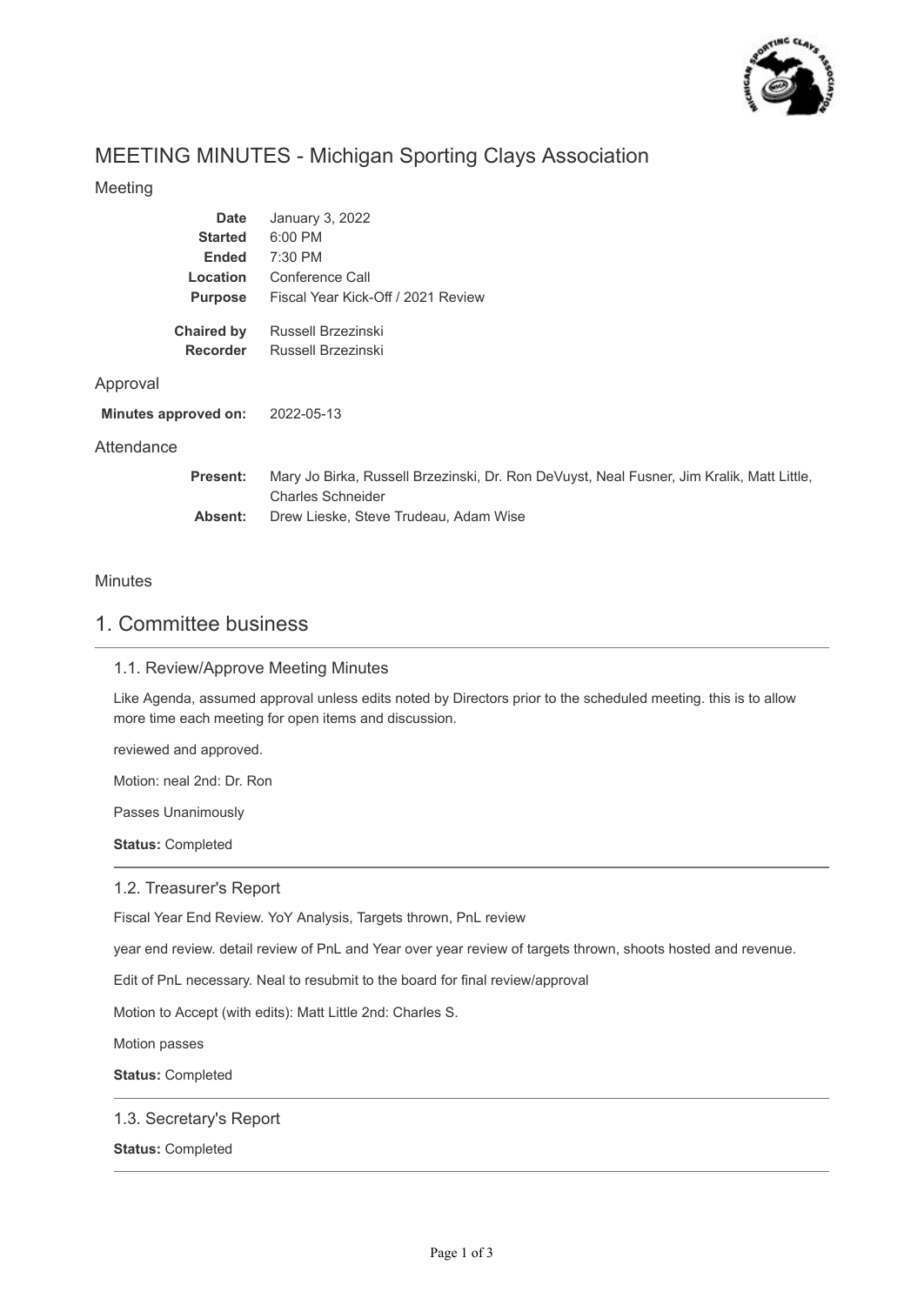

1.3.1. Member Outreach - Facebook Jim Kralik report if needed Facebook: 717 followers by end of year, 2021. (+72% YoY) 615-625 followers online weekly viewership / demos relatively unchanged 493 views: Manchester Young Guns post Motion to accept : Neal, 2nd : Dr Ron Passed **Status:** Completed

1.3.2. Member Outreach - Miclays.com

**Status:** Completed

# 2. OLD BUSINESS

### 2.1. Trophy Updates

trophies (GLC & State) need to be updated to include 2020 & 21. Status Update

Jim to meet with Ryan to get updates to the trophy. Needs review.

Need to match fonts and material for placards.

Jim to report out on next mtg: 2/7/2

**Status:** Deferred until 2022-02-07

## 2.2. 2022 Board Member Introduction

Invite for new Director: Mary Jo Birka. Term 1/1/2022 - 12/31/2024

Welcome new BOD: Mary Jo Birka

3yr. Term: 1/1/2022 - 12/31/24

**Status:** Completed

2.3. Status of Shoot Calendar 2022 Distribution

Update on printed card distribution - Neal

Jim/Mary Jo to coordinate a proof check at the Printer.

**Status:** Completed

# 3. NEW BUSINESS

3.1. Shoot the State - Promotion and Execution Activity

"Shoot the State" Promotion - General discussion on promotional activity by MSCA Board.

Review promotional campaign - Russell Brzezinski (Lead)